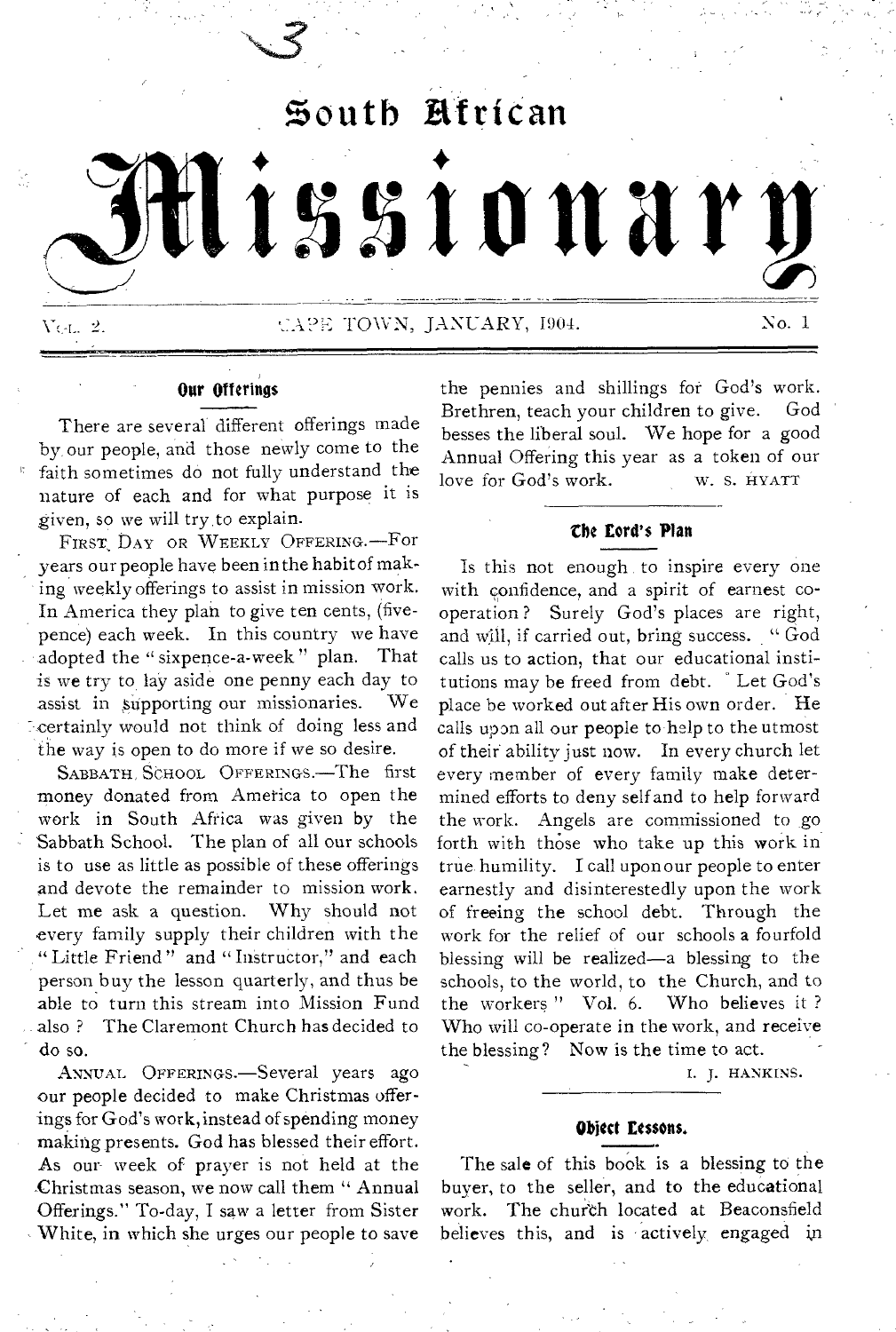selling it. Four hundred and fifty copies have been sold in four months, and the brethren have no thought of ceasing their efforts until the work isfinallyaccomplished. They greatly desire the co-operation of all the churches and scattered brethren in South Africa. This they should have. Every Seventh Day Adventist should be interested in this good work, and should do his part in selling the books. Kimberley has set a good example; especially when we remember that 30o books were sold there when the first effort was made, eighteen months ago.

Bro. Tickton puts in from one to four days each week on Object Lessons, and the church pays him by the day. One member sold 5o books, others are selling as they have time and opportunity. They had a will to do and they have found a way, and the Lord is blessing them.

People take the book readily, and are pleased with it. But a small portion of the city has been canvassed in the sale of 45o books. From 12s. 6d. to 5os. per week to Bro. Tickton draws pretty heavily on the purses of the brethren, in addition to church expenses, 3os. per month, fourth Sabbath offerings, xis. per month, 1st. day offerings,  $\angle$  4 per quarter, and the annual offering just taken, over  $f_6$  beside the tithe. The active resident membership does not exceed 22. They have been proving the Lord's promise true : " Give, and it shall be given you," etc. Not only have they received more money to give, but they have received spiritual blessings as they have engaged in spiritual work. We enjoyed a good season together during the week of prayer, and all go forward with new courage and increased faith to finish the gospel work in this generation.

I. J. HANKINS.

#### **Read. Our Papers.**

Are YOU a reader of our papers ? Are YOU a subseriber to the *Sentinel?* Does the *journal of Health* visit YOUR home every month ? It is possible for you to keep pace with the message and not read the MISSIONARY? I do not know how it is possible.

Our papers are printed for, our people. They are full *of* truth for these last days. Therefore they should be constant visitors to our homes, and when read, given to some friend.. The *Sentinel* has several converts who are today rejoicing in the blessed truth. The *Yournal of Health* has been enlarged, and we hope you are pleased with it. I assure you that you will like the journal if you will read it. It contains the message of health that you need.

A man is interested in that of which he has, a knowledge. That is why we want you to read our papers. If you know they contain good things then you will want all your neighbours to read them too.

Many of our children can sell them, and are, in this way, doing a good work. There is not a preacher in our ranks who preaches. somany sermons each month and asks for so little pay. Let them go everywhere and sound abroad the last message to perishing sinners. Now if YOU are not a subscriber, please subscribe at once, and not miss a copy this year. W. S. HYATT.

#### **the " Sentinel " Printing Office.**

I wish to express my thankfulness that our people are responding to our call for aid in the building up of our *Sentinel* office. This is All our people should feel like thelittle boy who gave a penny to the Missionary ship, "That is ours." Though the gift is ever so small it gives us a part in the concern, and " it is ours."

When I first accepted the truth I had longings to have a part in building up our institutions, and my first money was spent in securing stock in the *Review and Herald.* Since that I have tried to have a part in every enterprise started where I was. 1 have met, many others who have had the same desire. Although the gifts were small, God accepted them " according to that a man hath."

Brethren, you have seen in the *Review* the•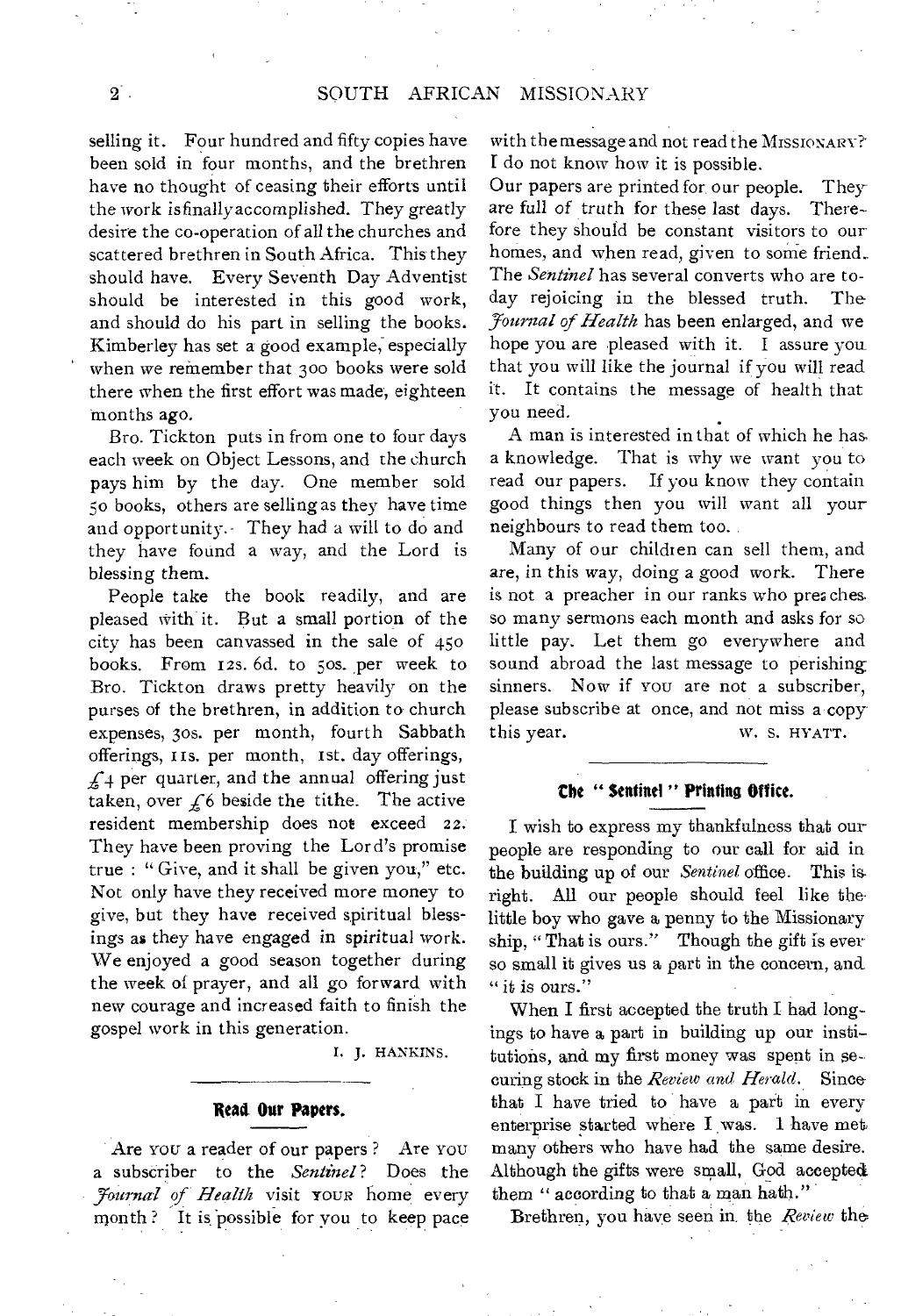responses made by our people when the many - calls have been made. Some of these were small, but when old and young unite, the stream quickly swells into a powerful river. This is the way it should be in our work. When the call comes every one should respod, " Here am I."

It is not the Lord's plan that I should give all I have to spare to one enterprise and leave ethers equally needy and worthy without assistance. Let our gifts be spread out to various enterprises. We should live expecting that those whom we have placed at the head of the work will call for funds if they are progressive in the work. Let us be ready to uphold their hands. Send all donationsor pledges for the *Sentinal* office to 0. 0. Fortner, 56, Roeland Street, Cape Town.

w. S. HYATT.

#### **tlatal•transuaal Conference.**

The annual session of the above Conference convened in Maritzburg Church on Friday, November 13th, when there were present about twenty-five delegates besides the members of the local company. Elder W. S. Hyatt, and Brethren Ingle and Fortner, also had come down to take part inthe meeting of the S. A. U. Conference.

As the Conference does not possess tents sufficient for camping, the visiting delegates were hospitably entertained by the local church members, most of whom have recently come into the faith.

At the meeting held on the first sabbath of the Conference, twenty-six candidates offered themselves for baptism, and Bro. Hyatt preached a stirring and touching sermon on the marriage of the Believer to Christ, in Baptism. Following this, on Sunday afternoon, we went to the Umsindusi River, about two miles out, and, in the presence of a goodly number of spectators, surrounded by lovely willows and green banks, we buried these dear souls with their Lord in the flowing<br>stream. This service was deeply impressive. This service was deeply impressive. Elder Hyatt gave the address, Elder Kuehl assisted, and the writer administered the baptism—but the Lord gave His Spirit. We feel very thankful to the Lord for these who have been given us in the recent effort which have been carried on here, and Lam thankful to say there are several more who expect shortly to be added to the church.

During the Conference advantage was taken to hold several Bible-studies, which were exceedingly profitable to all. The attendance was not as large as we have been accustomed to see at Conference meetings, because we are a young, and very small conference, with only about sixty members outside of the new converts, The delegates were housed mostly a long distance from the meeting-house, which also worked against the attendance. The large Town Hall was engaged for evening meetings, but owing to the inclement weather few attended.

Perhaps the best meeting of the Conference was the one held the last Sabbath when the new members, delegates, and friends fellowshipped for the first time around the Lord's supper table. It was a blessed season, which will be long remembered by all present.

The reports for the three quarters closing Sept. 30, show satisfactory standing. The amount of tithes received to Sept. 30 was £532 18s. 8d; Sabbath School Donations received, £43 11s.  $9d\frac{1}{2}$ . This whole amount has been sent to the mission-fields. The First Day Offerings, one church not having yet reported, reached £20 17s.  $11\frac{1}{2}d$ . This report shows a steady proportionate increase per quarter on tithes account of  $£30$ ; on S. S. Donations of 22s. 6d. per quarter. The work of the Echo Company was reported, showing that the Company have been pushing the book-work very successfully during the past fourteen months, and selling about 4,000 worth of books, in number about 7,451 of all kinds.

As the ministerial work had been seeking to build up the two new churches, there were no new churches added. Bro. Kuehl has been working at Johannesburg, where a company had been formed by converts from different

3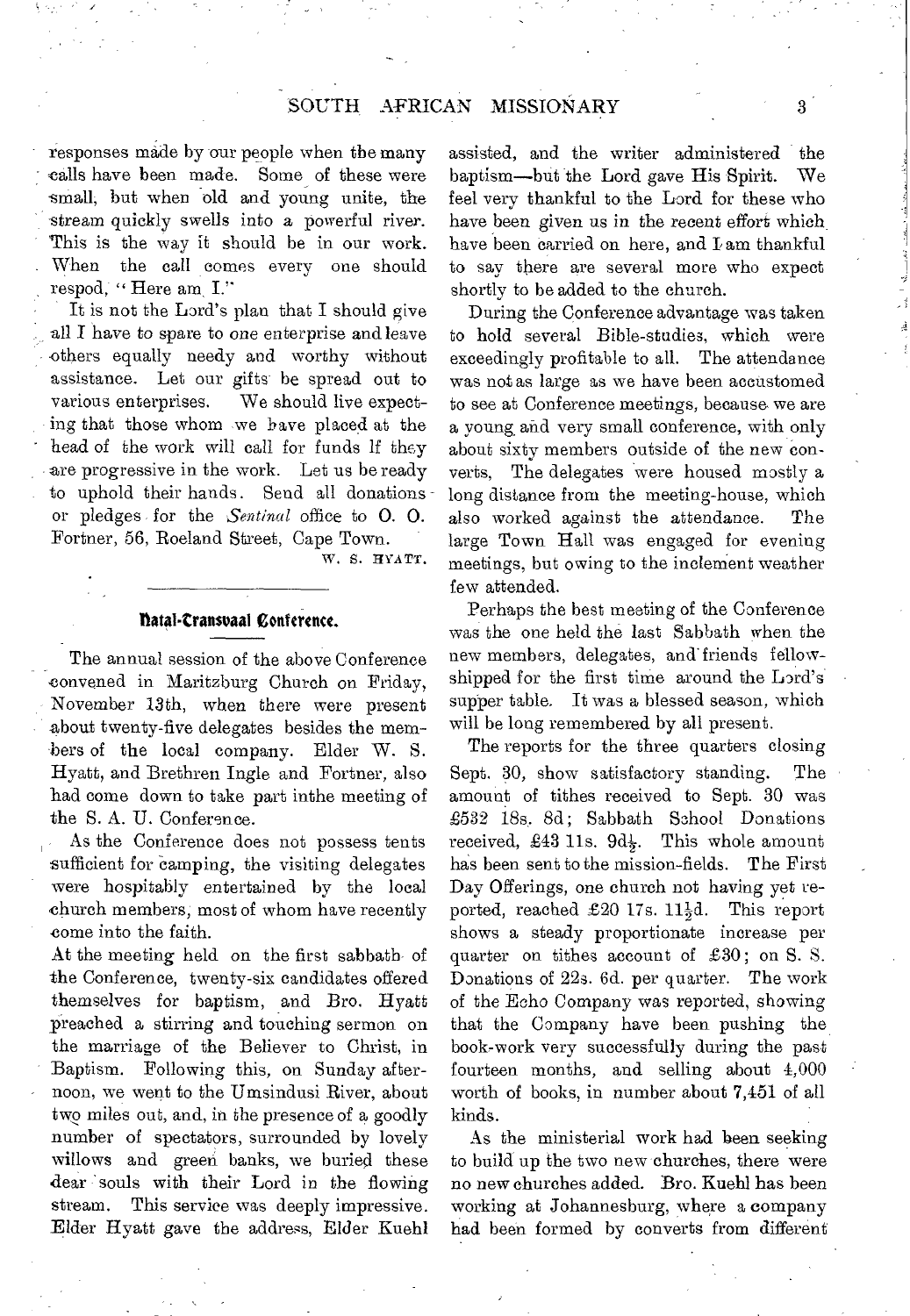parts, who have no meeting-house. It was felt that he had better build up the work there before starting in outside aggressive work. At Maritzburg, a tent effort had been held which resulted in the addition of those already mentioned and who will be baptized.

The Conference decided to undertake several responsibilities during the coming year. was decided to take over the Echo's stock and establish a tract society in connection with the Conference at Maritzburg ; (2) To become responsible for one thousand copies of the local *Health Journal,* and to push the sale of the *S. A. Sentinel ;* (3) To endeavour to sell one thousand copies of " Christ's Object Lessons " during 1904 to help the College at Claremont out of debt ; (4) To push the Health Food business, the medical work and the canvassing work under the inspiration of the text "There shall be delay no longer."

The election of officers for the ensuing year resulted as follows : —President, Herbert J. Edmed; Vice-President, J. C. Baumann; Conf. Sec. and Treasurer, and Tract Society Secretary, J. H. Camp.

Just after the Conference closed, we found a suitable office, centrally situated, at a low rental, including two roomy offices and a large store, which we have engaged, and we now have a good amount of our stock on the shelves, and are almost ready to begin work as a full-fledged Tract Society. Our future address will be, International Tract Society, Printing Office St., Pietermaritzburg, Natal.

We wish to most heartily and reverently thank our dear Heavenly Father for the pro• gress of the past year, for the good reports, for the good spirit that prevailed in our deliberations, and for the riches of His grace. The prospects for the coming year are good. Several new workers have been added to our ranks from among the converts, and the Lord is with us. We praise His glorious Name.

Dec 30, 1903. **H. J. EDMED.** 

#### Pietermaritzburg *Church*.

We are thankful to be able to report a few interesting items. A meeting was recently

held for the purpose of considering the advisability of moving the Church to, a more convenient situation, and about £300 was raised in cash, pledges and goods. Last week the educational question was presented, and about £100 was raised for the purpose of starting a local church school on the following basis :—Donors' children will be taught free of charge, and nondonors will pay a tuition fee about equal to the ordinary charges of the Government schools. Contributions were given by those members who haVe neither wives or children, and all seemed anxious to follow the Lord's plan of " sharing the expense." Miss Amy Ingle was accepted as teacher, having been invited to the position in anticipation of this move, by the officers of the Conference. A Committee was appointed to draft a set of regulations for the school management.

A young soldier who has become converted to the truth recently, and who has stood up for the truth in the army, has been assisted by the church to purchase his dismissal from the forces, and will join the canvassing forces for the Lord.

We are rejoiced to see the liberal spirit of , these good brethren and sisters. Mr. Jolly is. thoroughly canvassing the city for subscriptions to the *Sentinel.* Her report will appear in next issue of the MISSIONARY.

Bro. Ernst is out with the Gospel wagon, and is having a unique experience for South Africa. He is preaching and giving picture entertainments in the various churches ; enjoying hospitality at the hands of various ministers, and securing their recommendation for his books. The wet weather has made it somewhat hard for the little donkeys, but he proceeds steadily through the scattered territory where no one else could go.

Sister Stapleford, at Dundee, reports having sold a copy of " Great Controversey" to a Roman Catholic Priest there. Let us pray it may be as seed sown in 'good soil.

We take this opportunity to wish all our Brethren and Sisters a very Happy and Blessed New Year, and a place in the Kingdom when Jesus comes. HERBERT J. EDMED.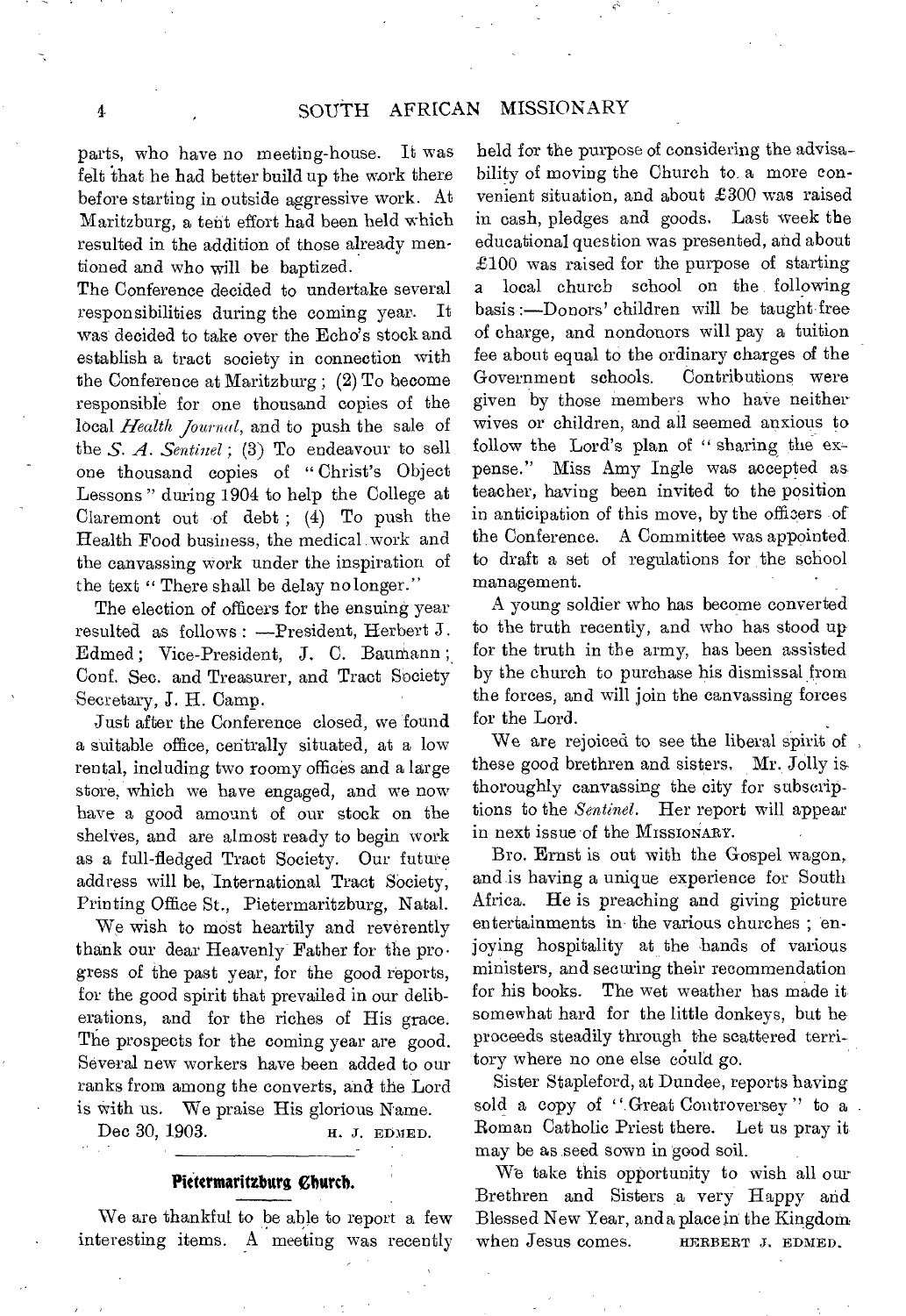#### **Letter Concerning Brother Watson's Death.**

## Cholo, B. C. Africa, Dec. 13, 1903.

Dear Brother Fortner,—

I sent you a wire informing you of the death of Mr. Watson, which was so sudden. He was sick twelve days with the African fever, and died Friday morning, December 11, ten minutes before five. I think we did everything we could for him, and prayed without ceasing, but it seemed it was not the Lord's will to save save him. It was very hard for me to understand why he should be taken away just now when we were getting the work started in so much better shape. Things were just beginning to look brighter, and we we were full of hope and courage. It almost seemed to me that the Lord had made some kind,of mistake ; that it could not be possible that this is what He desired to advance the work here. But no, God does not make mistakes, so I left the case in His hands from the very first. It must have been His will or, He would not have allowed it: He knows how much it means to me, and my prayer now is that He will give me strength to bear the grief of myself and child.

I will not take the time now to write of my loved one's sickness and death for I hope to soon see you, and will then tell you of it.

It was Mr. Watson's wish that I should return at once to the Cape, so that is what I expect to do unless you wire me differently. I do not know much about business matters, and do not feel that I can settle things here alone.

I received your letter the day Mr. Watson died. I have read it once, but will do so again.

I am so sorry to leave the work here, for our hearts were in the work, but I am nothing without my husband. I do feel so helpless and so much resting on me to bear alone.

I am staying for a day or so with some missionaries whose station is near our mission. They have been very kind to me, and brought Romaine and me home with them after Mr. Watson's funeral. I have also received very kind letters from other missionaries who were

unable to come on account of distance. It is a great blessing, Brother Fortner, to have friends in Africa when one has such sorrow as mine.

I will do all in my power to leave things in good shape. I will stay until someone is sent to look after the work if you wish me to, although I would rather get out of the country before the heavy rains set in. It will be hard for me to stay here alone. Still if it is your wish Lwill do it. The Lord will help me, for I have already borne more than I ever thought I could. Please write me as soon as you can, and give me full instructions what to do.

Yours in deep sorrow,

MRS. J. H. WATSON.

#### **Death of Brother Kalaka.**

I regret very much to announce that the hand of death has taken away my senior fellow labourer, David Kalaka, the first man who took ,hold of the truth in this country-Bro. Kalaka was as well as could be on Sabbath afternoon when, with his family, I had the usual study of the Senior Sabbath School lesson. He and others were particularly impressed with some points brought out of the lesson, especially as to God allowing Satan to develop his character as the usurped ruler of the world, and the terrible condition of things being the result of his rule.

He took ill during the night after Sabbath with cramps in all the muscles of the body. I visited him, and prayed with him. He died on Monday night. The last words on his lips were : " Blessed is the one whose sins are forgiven."

Bro. Kalaka was a capable man, wellknown in the country, and had had ability to do a great work in giving this last message. He was near or about 60 years of age, a man of large proportions and splendid address. I shall miss him very much. 'It is difficult to realize he is dead, coming so suddenly.

J. M. HERMAN.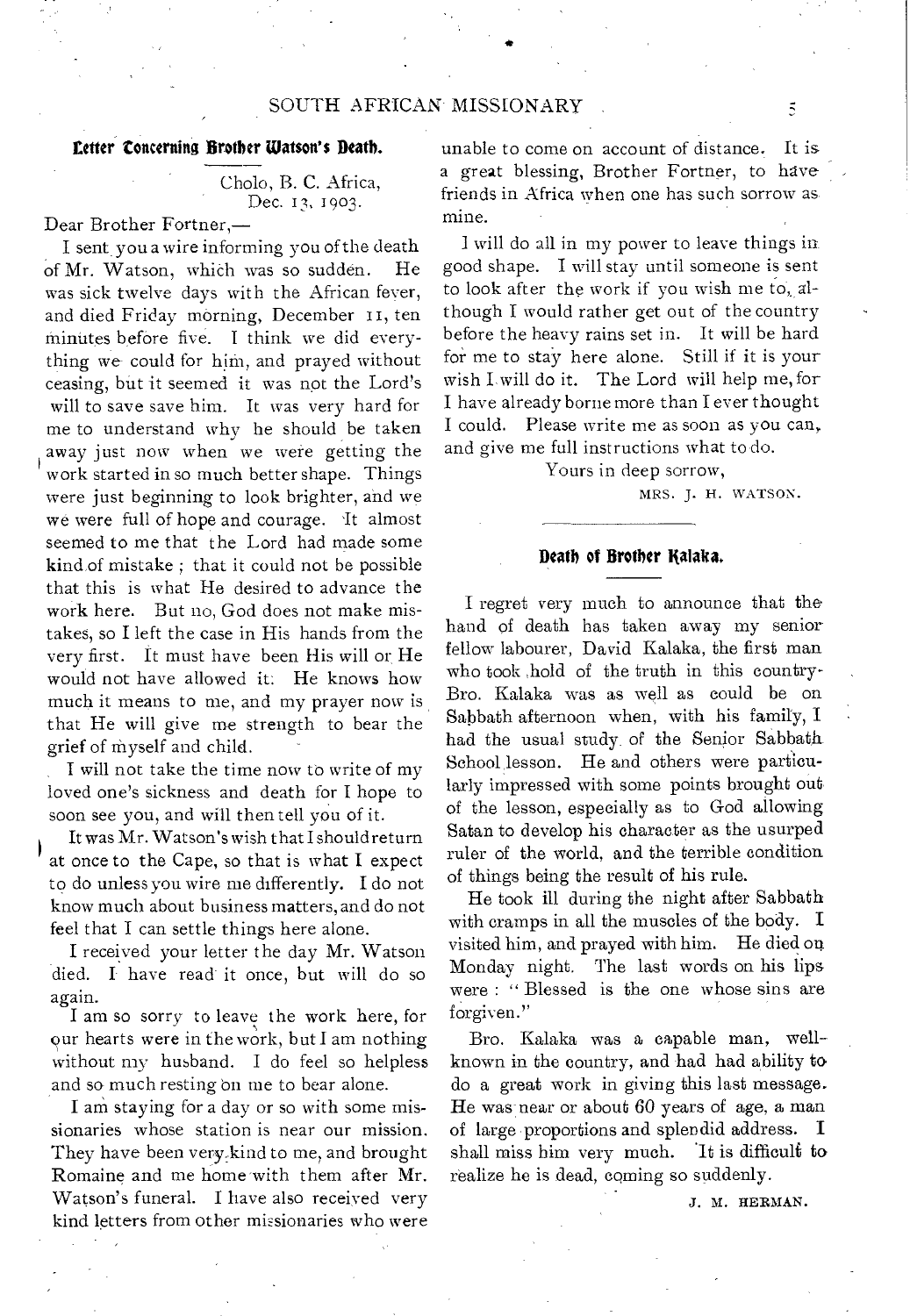## **Addy Park Mission Band.**

Another quarter has flown away. How time does fly. Every quarter brings me nearer the end, and what has our recording angel placed to our credit in the Book of Heaven ? Let every reader of the MISSIONARY ask themselves this question.

Well, our Mission Band is still working. During the last quarter we had six meetings, with an average attendance of twenty; articles were made, and others given to the value of £4 12s. 3d., donations, £1 3s. 6d. Papers sent away 955. On account of so many papers the expenditure was rather heavy, but  $£2$  was donated to the Basuto Mission.

pro Secretary. E. W. WILLMORE.

## **Our %abbath %choot**

#### **the home Department Work**

I would like once again to call the attention of our Superintendents and Secretaries of our different Sabbath schools, to the Home Department work in our schools. I have sent you a leaflet explaining the work, and I hope each school will start the work. One secrewrites me that all of their members come to school, so there is no need of any such work being done there, but do not get that idea, for surely there must be some one that does not have the benefits of Bible study, and if they do not belong to us as a people perhaps by using the Home Department plan; you may win them to Christ.

I can speak intelligently to you upon this phase of the work for I have been doing some of it myself, and I can say that my own soul has been watered, and if you in your work receive the blessed experience that I have, you will say with me, it is the way to keep alive. Some plead the' excuse that they have too much to do, and cannot spare the time to make these visits. I know I have done so, but never again will I let Satan so crowd me that I cannot take time for work of this kind.

Let us as sisters dress more simply, live more simply in every way, and if we are obliged to leave some of our own work undone, the pleasure of knowing that we have been a blessing and comfort to some one else will repay us for the effort we have made. And then if one soul receives the light and learns the way to Jesus will not that make up for all we have left undone of our housework ?; It has come to me so often of late that when we come up to the end, all these things that have looked of such great importance in our eyes now, and hindered us from doing work for the Master, will seem so trivial, and we shall feel so ashamed. But we still have time to redeem the past, and I am sure if you will impress this upon your schools, and head the movement yourselves, you will see fruits for your labours. As we read the daily papers in the light of prophecy, (and at this time can we read them in any other ? ) and see how fast the signs are fulfilling and how fast we are drawing to the end, I feel that we must, as officers, and teachers, and scholars, and-children, all be working to help others to see the light.

We have II schools reporting to me in this Colony, with a membership of 325, and out of this there may be one half unable to work in this way, but if the other hundred or so would Colony, with a membership of 325, and out of<br>this there may be one half unable to work in<br>this way, but if the other hundred or so would<br>bring one other into the school or where they<br>could learn the truth, do you think th would stop with these ? No, it would go on until we should come to that time when we could lift up our heads and say " this is our God, we have waited for him." We are told by the Spirit of Prophecy that it is our coldness and indifference that is keeping back the coming of our Lord, and when I think of it and how great God's forbearance with us is still holding the four winds so that we may get ready, my own heart is melted, and I have resolved not to be a slothful servant any longer.

One thing more, please address all letters to my P.O. Box 647 as it adds to the work at 'the Roeland Street Office to remail my letters when addressed there. **j. N. MASON.**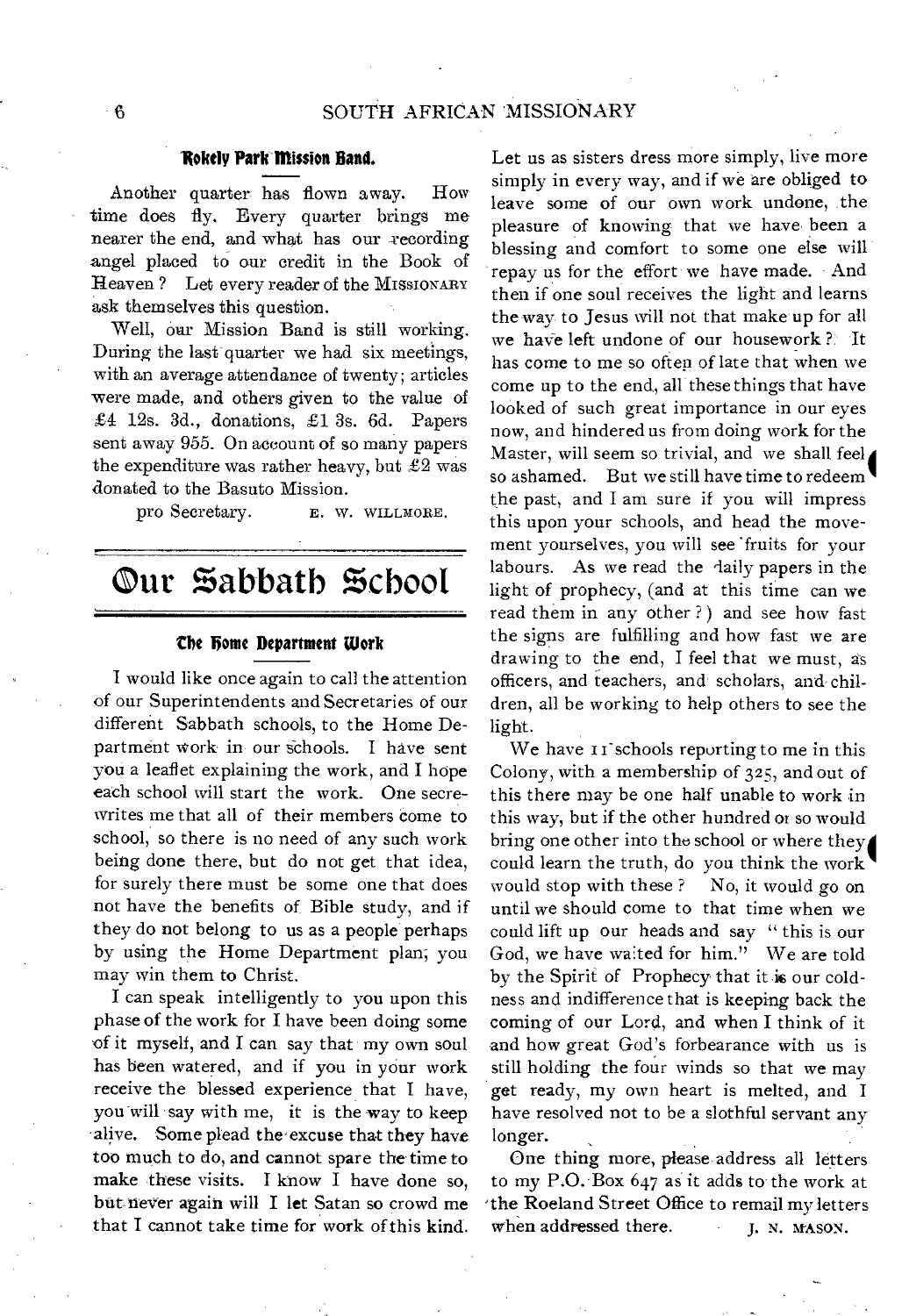

## **to Our Young 'folks.**

Life is full of opportunities. Do you answer, Surely not mine. Yes, yours, no matter how commonplace, or how full of uninteresting hum-drum it may be. Every person, whoever or whatever you are, has the power to improve and become a blessing in the world, making life a joy to yourself and to those around you. No one will ever fail in this who tries to make each day reach, as nearly as possible, the high water mark of pure unselfish, useful living.

Of the commonest, and oftimes most lightly regarded of these opportunities, is that of *time.* To everyone is given this great blessing, and the important question is how will you use it. Every hour is full of opportunities, They come like angels, holding in their hands rich treasures sent to you from God. If you are laggard or indolent or too intent on your own pleasure to properly use these heavenly messengers with their gifts, they quickly pass and are gone.

Dear young people, are you trying each day to improve your mind, to get an education that will be of use to you and make you a worker together with God. Don't let the hours of youth slip by with no effort on your part. Now is the time for action. If you get yourself a sound, practical education, it will be worth more to you than mines of gold. The power to do this lies within each of you. Determine you will have an educacation at whatever cost. It will cost hard

work and self denial, but you, will never regret the effort. If you can have the advantages of a good school, strong teachers and energetic class mates it makes the road to success, pleasant and interesting. Do not feel, however, that it depends on these. You can make great advancement in your own home. Read, study and think while you are planning and devising ways to go to school. Determination will reap rich rewards, and we ail have opportunities *at hand* if we will only *use* them.

A story is told of a ship that was -lost at sea for many days, suddenly it sighted a friendly vessel. From the mast of the unfortunate vessel was seen a signal, " Water, water, we die of thirst," The answer from the friendly vessel at once came back, " Cast down your bucket where you are," A second time, the signal "Water, water, send us water!" ran up from the distressed vessel, and was answered " Cast down your bucket where you are !" The captain of the distressed vessel at last heeding the injunction, cast down his bucket, and it came up full of fresh, sparkling water from the mouth of the Amazon. To young people who are waiting to improve their condition before using their opportunity of *time* already given them, let me say " Cast down your bucket where you are." Make every day a day of advancement. Use the faculties God has given you. You can learn lessons from your dooryard, from the sky above you, from the food you eat, and the air you breathe. These are a life-long study. Nature is a text book that we never complete, and through all our life and the one to come, we shall be learning new lessons. R. M. H.

| Cape Colony Canvassing Report for December, 1904                                              |                                                           |             |                             |                                                      |                                   |                              |                                       |            |                                             |                                                 |               |                     |                                       |          |
|-----------------------------------------------------------------------------------------------|-----------------------------------------------------------|-------------|-----------------------------|------------------------------------------------------|-----------------------------------|------------------------------|---------------------------------------|------------|---------------------------------------------|-------------------------------------------------|---------------|---------------------|---------------------------------------|----------|
| Agent                                                                                         | Territory                                                 | <b>Book</b> | Hours Ord.                  |                                                      |                                   | Misc. Total                  |                                       | Value      |                                             | Deliveries <sup>1</sup>                         | Value         |                     |                                       |          |
| C. Haupt<br>$A.$ Tickton<br>Mrs. Tickton<br>C. Kassebaum<br>$G. W.$ Shone<br>$T, T$ . Francis | Cape Town] Dan. and Rev.<br>التنبيب<br>WynbergC.O.S.<br>. |             | 68<br>121<br>8 <sub>5</sub> | $45^{\circ}$<br>30<br><sup>18</sup><br>$_{18}$<br>τ8 | 212<br>87<br>$\frac{34}{38}$<br>. | 52<br>242<br>105<br>52<br>56 | $\pm 27$<br>$\frac{53}{26}$<br>9<br>H | 18 o<br>14 | $\mathbf{1}$ s. 6d.,<br>$\Omega$<br>$\circ$ | $\frac{25}{158}$<br>$-32$<br>.<br>المعتقد ووودا | $\pm$ 8<br>27 | $\Omega$<br>$\circ$ | IS. od.<br>$\mathbf{2}$<br>$^{\circ}$ | ം<br>- 0 |
| 3 Reports                                                                                     |                                                           |             | 316                         | I 20                                                 | 378                               | 507                          | $\frac{1}{26}$ 128                    | $4\quad 6$ |                                             | 215                                             |               | £4I70               |                                       |          |